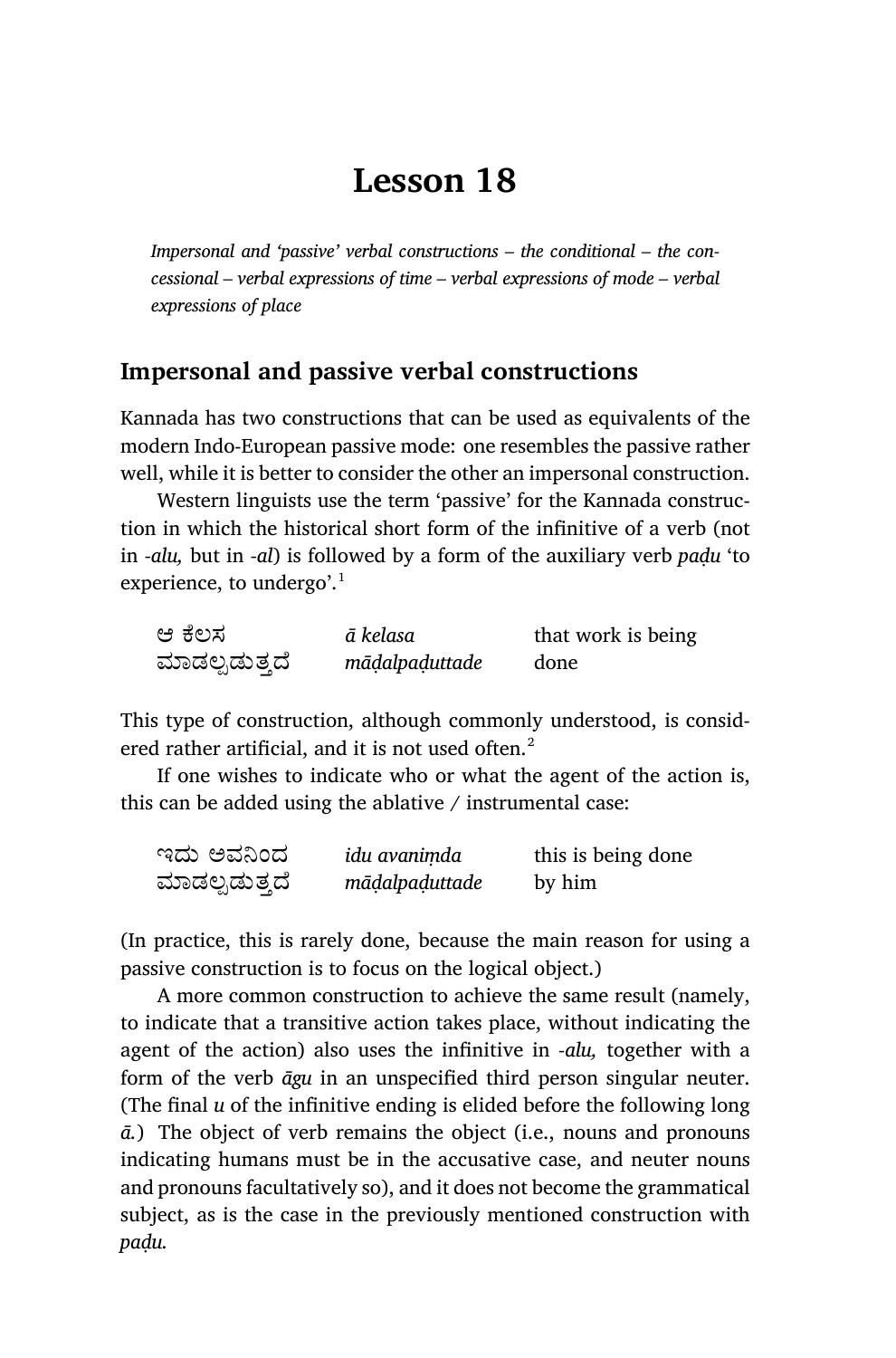| ಆ ಕೆಲಸ              | ā kelasa                               | that work is being |
|---------------------|----------------------------------------|--------------------|
| ಮಾಡಲಾಗುತ್ತದೆ        | māḍalāguttade                          | done               |
| ಆ ಕೆಲಸ<br>ಮಾಡಲಾಯಿತು | ā kelasa mādalāyitu that work was done |                    |
| ಆ ಕೆಲಸ<br>ಮಾಡಲಾಗಿದೆ | ā kelasa mādalāgide that work has been | done               |
| ಆ ಪುಸ್ತಕಗಳನ್ನು      | ā pustakagalannu                       | those books have   |
| ಓದಲಾಗಿದೆ            | <b>ōdalāgide</b>                       | been read          |

Also this construction is not often used, although clearly more frequently than the one with *paḍu.*

# **The conditional**

In the major modern European languages, a condition is indicated by means of a special word, such as the English 'if' in a sentence such as *if he comes, I too will come,* German 'falls' in *falls er kommt, komme ich auch,* etc. The Dravidian languages do not have such a single word that indicates conditionality: they have a special verb form for this. $3$ In Kannada, this form is based on the past tense stem, to which the distinctive suffix *-are* is added: *avanu baṃdare nānū baruttēne* ('if he comes, I too will come').

| ನೀವು ಅಲ್ಲಿ ಹೋದರೆ nivu alli hodare<br>ಅವರನ್ನು<br>ನೋಡುವಿರಿ | avarannu nōduviri                                            | if you go there, you will<br>see them [lit.: there<br>if-gone you them<br>will-see] |
|----------------------------------------------------------|--------------------------------------------------------------|-------------------------------------------------------------------------------------|
| ಹಾಗೆ ಮಾಡಿದರೆ<br>ತುಂಬ ಲಾಭ<br>ಸಿಗುತ್ತದೆ                    | hāge mādidare tumba if one does that, one<br>lābha siguttade | obtains great profit [lit.:<br>thus if-done much<br>profit is-obtained]             |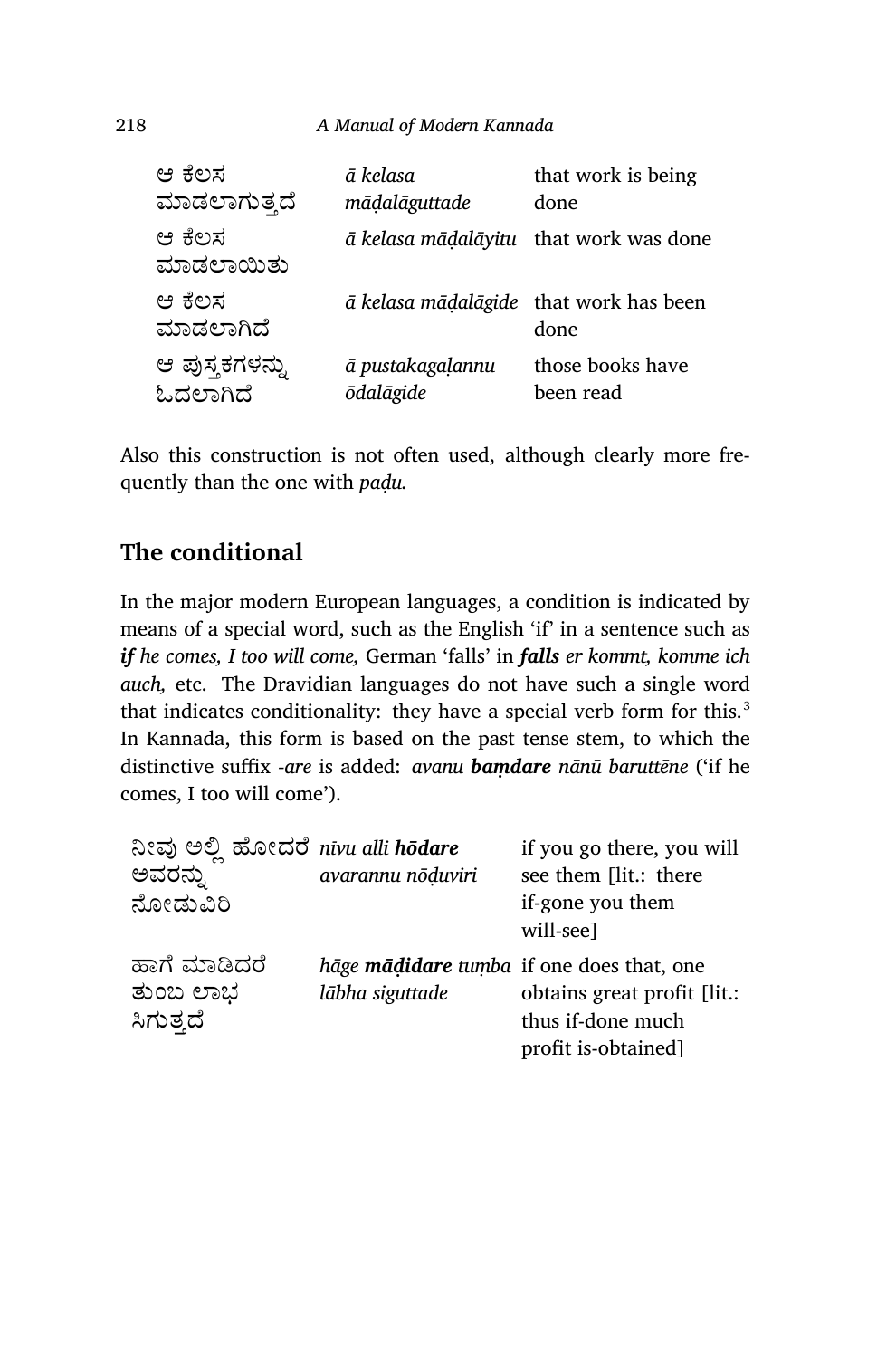ಅಮ್ಮ ಕರೆದರೆ ನೀನು ತಕ್ಷಣ ಹೋಗಬೇಕು *amma karedare nīnu* if mother calls, you *takṣaṇa hōgabēku* must go at once [lit.: mother if-called you immediately to-go is-desired]

The above examples show that the formation of the conditional is perfectly regular: always the past stem + *are* (*baṃd-are; hōd-are; māḍidare; kared-are*).

Like the gerund and the relative participle, the conditional is a non-finite verb form and does not indicate person, gender or number. Without an explicit subject, the conditional can also express generality, such as in a famous line from a song by the popular Kannada film actor Rājkumār<sup>4</sup> in the movie *Akasmika*: ಹುಟ್ಟಿದರೆ ಕನ್ನಡ ನಾಡಲ್ಲಿ ಹುಟ್ಟಬೇಕು *huṭṭidare kannaḍa nāḍalli<sup>5</sup> huṭṭabēku* 'if one is born, one should be born in the Kannada land' (i.e., if at all one must be born, then one ought to be born in the beautiful land of Karnataka).

Also a (past) perfect conditional is possible, indicating a condition that has, or should have been, fulfilled in the past. This form consists, like other perfect forms, of a gerund (usually) and a form of the verb *iru* 'to be' (in this case: the conditional), and it is used particularly (in an unexpectedly idiomatic way) to express an **unreal** situation,<sup>6</sup> i.e., a hypothetical situation that has not arisen, in which case the unreal consequence (i.e., the consequence which would have been expected, but which of course did not arise, because the condition was not fulfilled) is expressed in the past continuous mode:<sup>7</sup>

| ಅವರು ಹಾಗೆ      | avaru hāge                 | if he had done this, |
|----------------|----------------------------|----------------------|
| ಮಾಡಿದ್ದರೆ ನಾನೂ | mādiddare nānū             | I too would have     |
| ಬರುತ್ತಿದ್ದೆನು  | baruttiddenu               | come                 |
| ಅವರು           | avaru mumcitavāgi          | if he had said this  |
| ಮುಂಚಿತವಾಗಿ     | hēliddare idu              | beforehand, this     |
| ಹೇಳಿದ್ದರೆ ಇದು  | āguttiralilla <sup>8</sup> | would not have       |
| ಆಗುತ್ತಿರಲಿಲ್ಲ  |                            | happened             |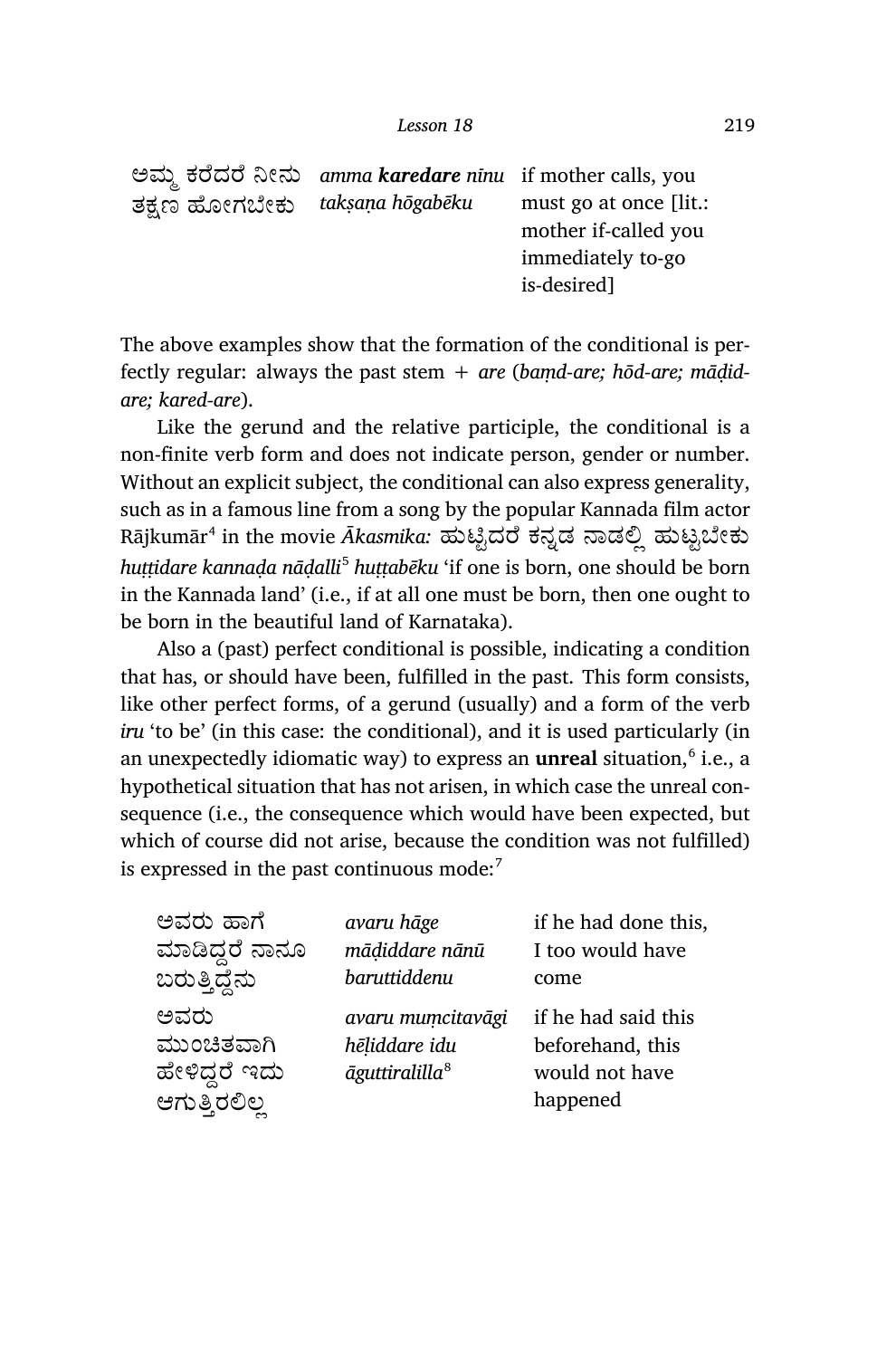### *Idiomatic translation of two frequent conditionals*

Two words that are obviously conditionals, and that are in very frequent everyday use, are usually better not translated as conditionals into English.

One extremely often used word in everyday conversation, ಆದೆ *ādare,* is the conditional form of the verb ಆಗು *āgu* 'to become / happen / occur'. Literally, this word means 'if [something] happens' or 'if [something] is'. Hardly any Kannada speaker is consciously aware of this, but if the word occurs at the beginning of a sentence or phrase, it can usually best be translated in English as 'but'.

A com mon combination is ¢ಾಾದೆ *hāgādare* 'if [that] becomes so' or 'if that is so' (*hāge+ādare*), which is best translated as 'in that case' or 'if so'.

Another very frequently used conditional word is ಎಂದೆ *eṃdare,* which is derived from the quotative verb *ennu.* Literally, it means 'if [one] says', but its function is often better represented by the English translation 'that is to say', 'i.e.', 'in other words':

|                                  | ಅವನು ನನ್ನ ನೆಂಟ, avanu nanna nemia, he is my relative, |                      |
|----------------------------------|-------------------------------------------------------|----------------------|
|                                  | ಎಂದರೆ ನನ್ನ ಮಾವನ emdare nanna mava- that is to say, my |                      |
| ಮಗ                               | na maga                                               | cousin [uncle's son] |
| ಆ ಕೆಲಸ ತುಂಬ ಕಷ್ಟ, a kelasa tumba |                                                       | that work is very    |
| ಎಂದರೆ ನಾನು                       | kasta, emdare nānu                                    | difficult, in other  |
| ಮಾಡುವುದಿಲ್ಲ                      | māduvudilla                                           | words: I will not    |
|                                  |                                                       | do it                |

*Eṃdare* is often used to introduce explanations and can often be translated as 'because':

| ನಾನು ಬೇಗ ಮನೆಗೆ | nānu bēga manege | I must go home soon,  |
|----------------|------------------|-----------------------|
| ಹೋಗಬೇಕು,       | hōgabēku, emdare | because it is getting |
| ಎಂದರೆ          | caliyāguttade    | cold                  |
| ಚಳಿಯಾಗುತ್ತದೆ   |                  |                       |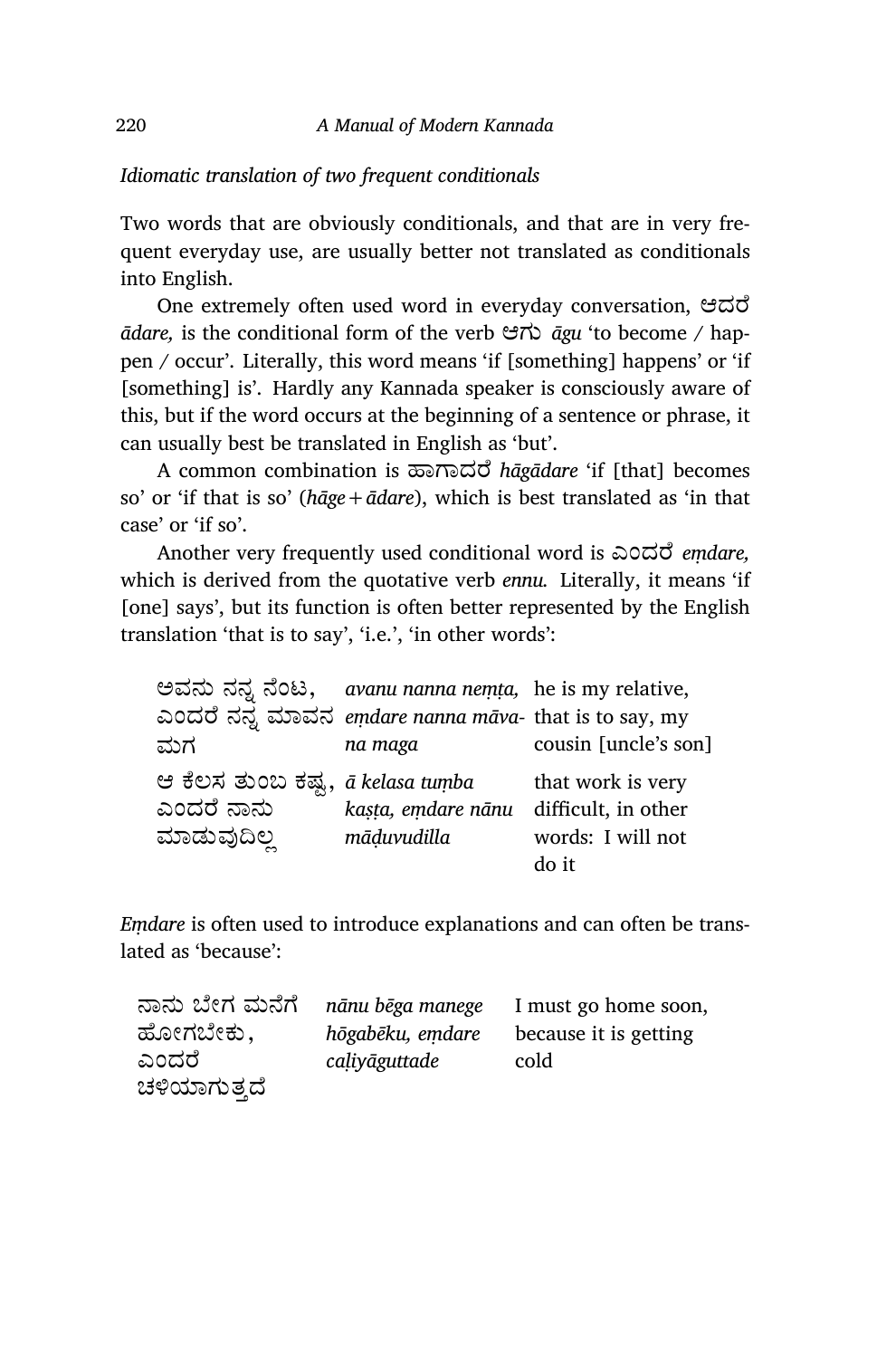| ಅವರು ಏಕೆ ಬರಲಿಲ | avaru ēke baralilla | he did not come           |
|----------------|---------------------|---------------------------|
| ಎಂದರೆ ಅವರಿಗೆ   | emdare avarige      | because he was not well   |
| ಹುಷಾರಿರಲಿಲ್ಲ   | husāriralilla       | (lit. 'if one says "why") |
|                |                     | did he not come", [then   |
|                |                     | the answer is there       |
|                |                     | was no health to him')    |
|                |                     |                           |

Often *eṃdare* serves as an emphatic kind of copula, 'is / are / am', especially where a situation is explained in detail:

Įೕೆ ಎಂದೆ ಅವರ *Sīte eṃdare avara* Sīte is his wife ಪತ್ನಿ *patni*

Hence a highly idiomatic expression like the following will become clear: ೆಂೆಾĥ ಎಂದೆ ಅವĨೆ ಾ¾ಣ *beṃḍekāyi eṃdare avarige prāṇa* 'okra $^{\rm 9}$  are his favourite food' (lit.: "if one says 'okra', him-to life-force"; *prāṇa* in ancient – and current – Indian thought is the basic life-force in every living being, comparable to the Chinese *qi*).

ಎಂದೆ also occurs frequently in combination with the interrogative ಏೆ *ēke* 'why': ಏೆಂದೆ *ēkeṃdare* (*ēke+eṃdare*) literally means 'if [one] says "why"', but is best translated to English by means of the simple 'because'.

Both ಆದರೆ and ಎಂದರೆ are very commonly written joined to the preceding word:

| ಅವರು ನಿಮ್ಮ     | avaru nimma tamdeya- if he is your father,          |                     |
|----------------|-----------------------------------------------------|---------------------|
| ತಂದೆಯವರಾದರೆ    | varādare <sup>10</sup> nīvū dodda then you too must |                     |
| ನೀವೂ ಅವರ ಹಾಗೆ  | $p$ amditarāgirabēku $^{11}$                        | have become a great |
| ದೊಡ್           |                                                     | scholar             |
| ಪಂಡಿತರಾಗಿರಬೇಕು |                                                     |                     |

Another function of the conditional is found in less careful and less exact usage, namely, as an **indication of time:**

| ಅವನು ಬಂದರೆ    | avanu bamdare   | when he came, the  |
|---------------|-----------------|--------------------|
| ಕೆಲಸ ಮುಗಿಯಿತು | kelasa mugiyitu | work was completed |

This usage is, of course, potentially confusing and ought to be avoided; but it is good for the learner to know that less careful users of the language in practice do use the conditional in this manner.<sup>12</sup> The correct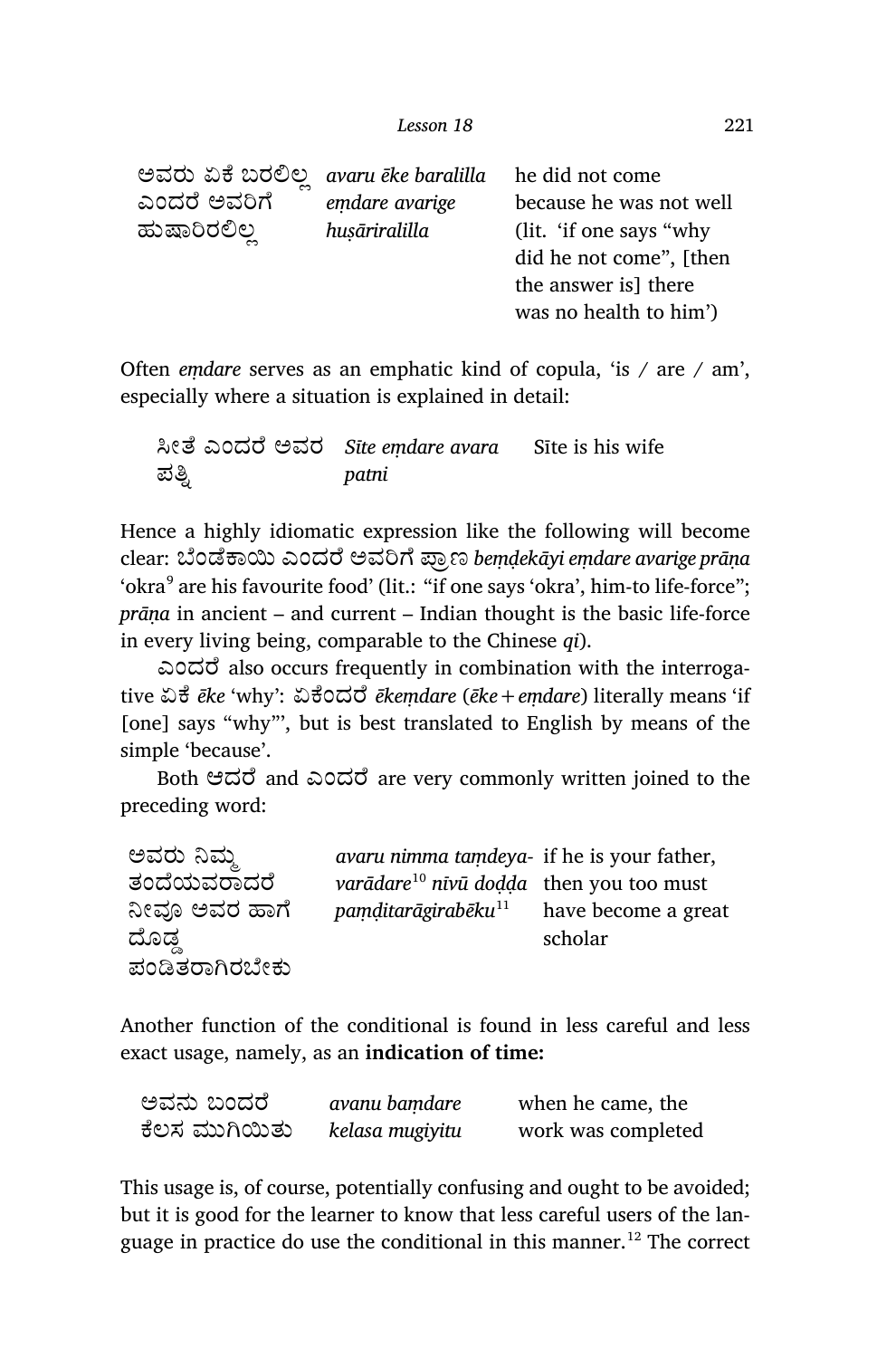and unambiguous manner to express the time at which an event takes place or has taken place will be discussed below.<sup>13</sup>

# **The concessive**

If the inclusive suffix *-ū* is added to a conditional, a verb form is created that indicates a concession:

| ಅವನು ಬಂದರೂ     | avanu bamdarū  | even if he comes, I |
|----------------|----------------|---------------------|
| ನಾನೂ ಬರುತ್ತೇನೆ | nānū baruttēne | too will come       |

The formation of the concessive is quite simple: adding *-ū* to a conditional means 'also if', 'although', or 'even if'. Some modern Kannada grammars mention the concessive as a separate verb form (for which reason it is also mentioned here), but traditional grammars written in Kannada do not.

For individual reasons of relatively rare stylistic preference, some authors choose the older form ending in *‑āgyū* (= *āgi + ū*): ಅವನು  $20$ ಂದಾಗ್ಯೂ ನಾನೂ ಬರುತ್ತೇನೆ avanu bamdagyū nānū baruttēne. Occasionally one also finds the gerund with an added *‑ū.*

# **Interrogatives with** *‑ō* **and** *‑ādarū*

Interrogative words (*ēnu, yāru, elli, yāva*) acquire special meanings when they are combined with the concessive *ādarū* or the doubt suffix ‑*ō.*

When the suffix  $-\bar{o}$  is added, the interrogative word loses its interrogative meaning and indicates **indefiniteness:** *yāru + ō > yārō* 'somebody';  $\bar{e}nu + \bar{o} > \bar{e}n\bar{o}$  'something', etc.

| ಯಾರೋ ಬಂದರು          | yārō bamdaru     | somebody came   |
|---------------------|------------------|-----------------|
| ಯಾರನ್ನೋ<br>ನೋಡಿದೆನು | yārannō nōḍidenu | I saw someone   |
| ಅದು ಎಲ್ಲಿಯೋ<br>ಇದೆ  | adu elliyō ide   | it is somewhere |

A similar but semantically different change takes place when *ādarū* (the concessive of *āgu*) is added: this changes the interrogative into a word that indicates **indifference**: *yāru + ādarū > yārādarū* 'anybody', *elli + ādarū > elliyādarū* 'anywhere', etc.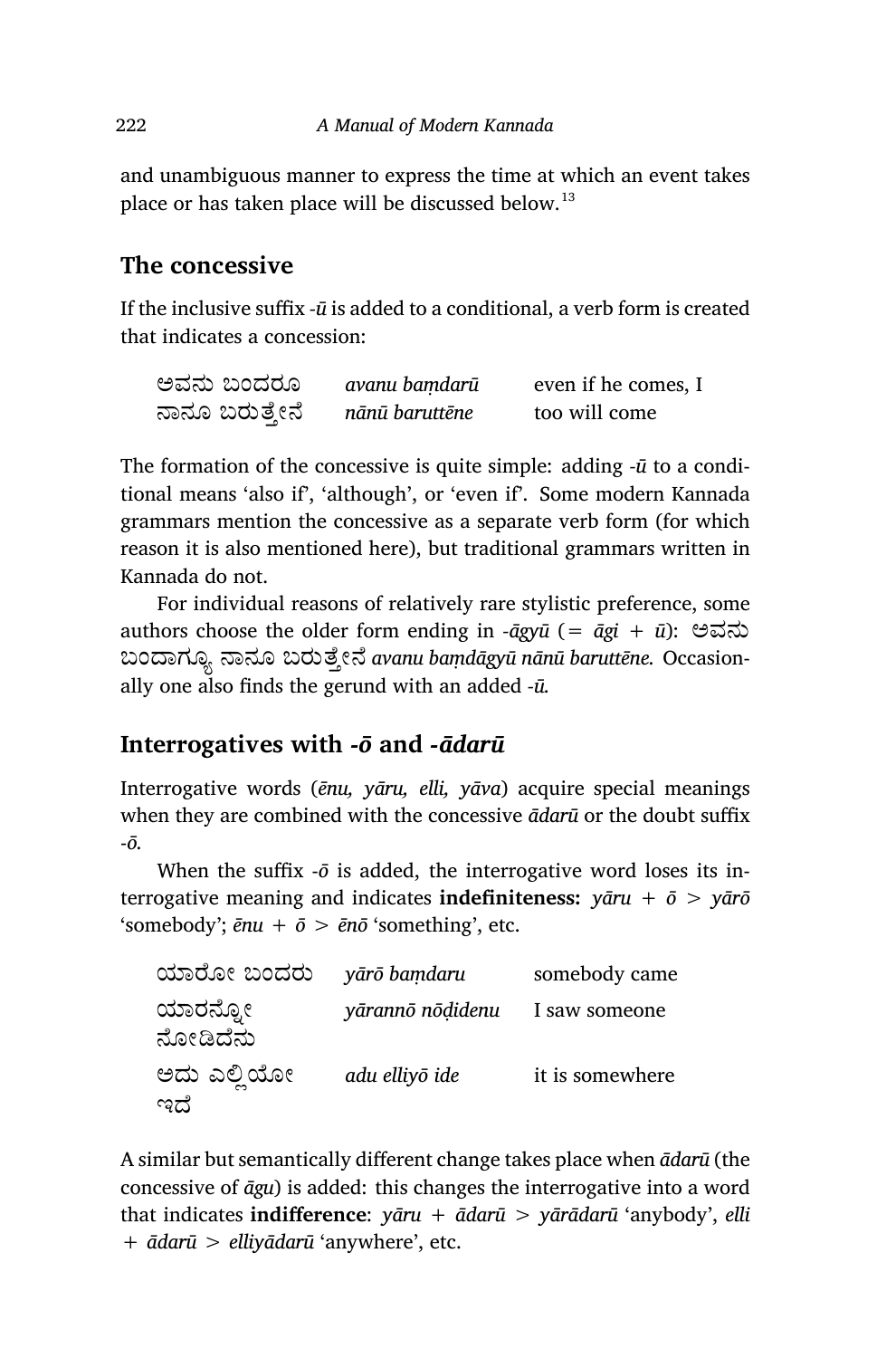| ಯಾರಾದರೂ<br>ಬರಬಹುದು       | yārādarū<br>barabahudu | anyone may come             |
|--------------------------|------------------------|-----------------------------|
| ಎಲ್ಲಿಯಾದರೂ<br>ಕೂತುಕೊಳ್ಳಿ | elliyādarū kūtukoļļi   | please sit down<br>anywhere |
| ಏನಾದರೂ ಹೇಳಿ              | ēnādarū hēli           | please say anything         |

# **Verbal expressions of mode**

A relative participle can be joined with the adverb *aṃte* or *hāge* 'thus, in that manner', resulting in a verbal expression of mode. Before *aṃte* the final short *a* of the participle is elided.

| ಅವನು ಮಾಡಿದಂತೆ avanu māḍidamte<br>ನಾನು ಮಾಡುವುದಿಲ್ಲ nānu māḍuvudilla   | I will not do [it] in the<br>manner in which he did<br>$[it]$ $[lit.:$ he<br>done-manner I-doing<br>is-not] |
|----------------------------------------------------------------------|-------------------------------------------------------------------------------------------------------------|
| ಅವನು ಮಾಡಿದಹಾಗೆ avanu mādidahāge<br>ನಾನು ಮಾಡುವುದಿಲ್ಲ nānu māḍuvudilla | (the same as above)                                                                                         |

The combination of a non-past relative participle + *aṃte* or *hāge* can have an other idiomatic meaning, namely, a **causative** one. Especially the combination of relative participle + *hāge* / *aṃte* + *māḍu* is a common way to express a causative, as in the second sample sentence below:

| ಅವನು ಬರುವಹಾಗೆ<br>ಹೇಳಿದ್ದೇನೆ      | avanu baruvahāge<br>hēliddēne                    | I have told him to<br>come [he<br>coming-thus<br>having-said I am] |
|----------------------------------|--------------------------------------------------|--------------------------------------------------------------------|
| ನಾನು ಹಾಗೆ<br>ಹೇಳುವಂತೆ<br>ಮಾಡಿದರು | nānu hāge hēļuvamte they made me say<br>mādidaru | that $\overline{I}$ so<br>saying-thus they<br>made]                |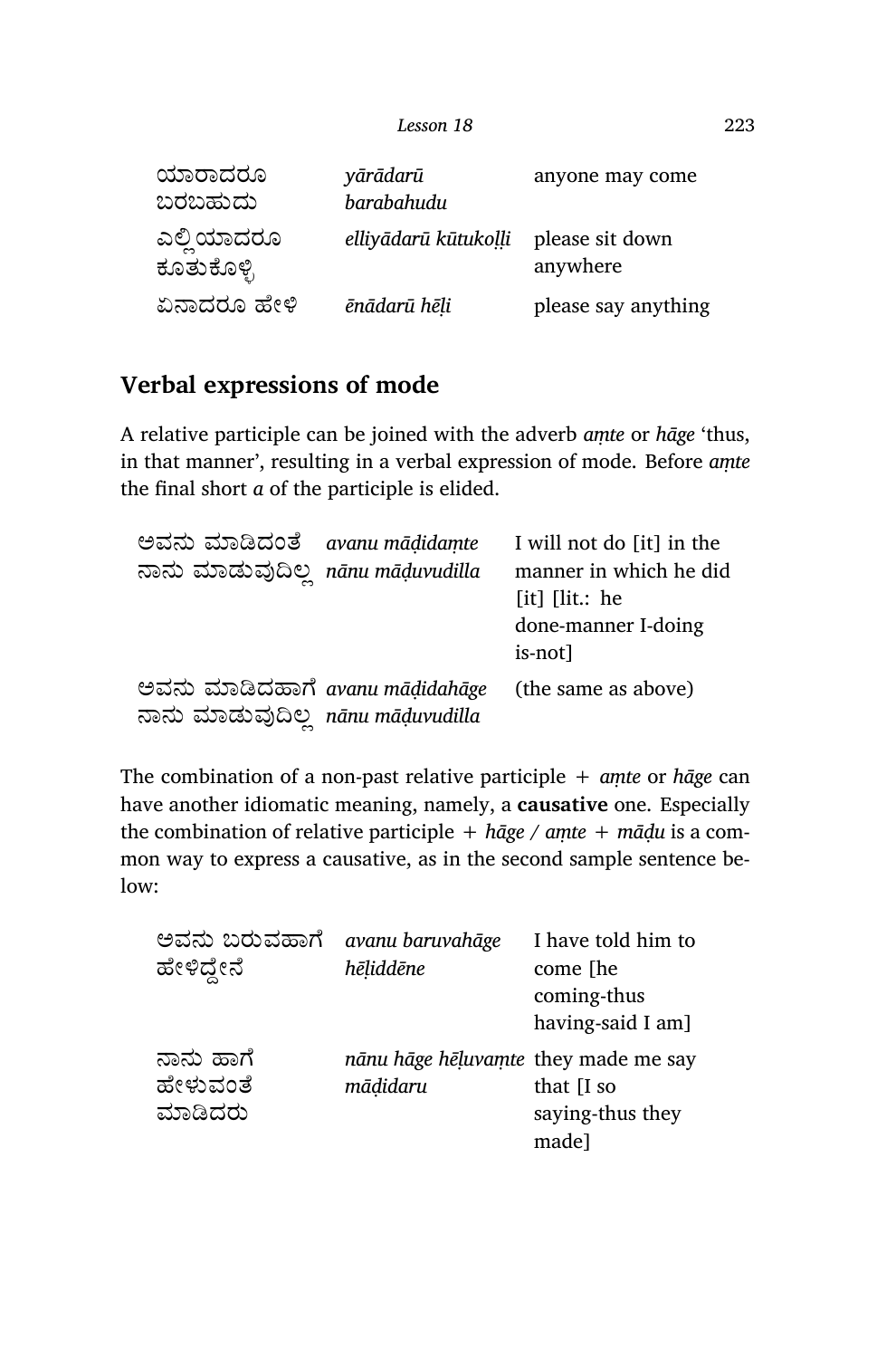# **Verbal expressions of time**

When we indicate time, we are talking about a point in time in reference to a main event. The way to do this in Kannada is to use a relative participle and to add the word *āga* 'then, that time'. The final vowel of the relative participle is elided. As with other constructions containing a relative participle, there is no explicit indication of the grammatical subject of that participle. For example:

| $baru$ va + $\bar{a}$ ga >     | baruvāga                                 | when [the subject]<br>will come                           |
|--------------------------------|------------------------------------------|-----------------------------------------------------------|
| $bamda + \bar{a}ga >$          | bamdāga                                  | after [the subject]<br>has come                           |
| ಅವನು ಬರುವಾಗ<br>ನಾನು ಇರುವುದಿಲ್ಲ | avanu <b>baruvāga</b><br>nānu iruvudilla | I will not be there<br>when he comes                      |
| ಅವನು ಬಂದಾಗ<br>ನಾನು ಇರಲಿಲ್ಲ     | iralilla                                 | avanu <b>bamdāga</b> nānu I was not there when<br>he came |
| ನಾನು ಇಲ್ಲದಾಗ<br>ಅವಳು ಬಂದಳು     | nānu illadāga<br>avalu bamdalu           | she came when I<br>was <sup>14</sup> not there            |

# **Verbal expressions of place**

As we have seen above, verbal expressions of time are created by joining a relative participle to the word *āga* 'then'. The same can be done with the word *alli* 'there' to create verbal expressions of place: e.g., *iruvalli* (< *iruva* + *alli*), 'where something / somebody is'; *hōdalli* 'where someone / something went', etc.

| ನಾವು ನಾಳೆ      | nāvu nāļe hōguvalli                                            | there are many       |
|----------------|----------------------------------------------------------------|----------------------|
| ಹೋಗುವಲ್ಲಿ ತುಂಬ | tumba jana iddāre                                              | people where we will |
| ಜನ ಇದ್ದಾರೆ     |                                                                | be going tomorrow    |
|                | ಅವರು ಹೋದ ವರ್ಷ avaru hoda varsa vasa where he lived last        |                      |
|                | ವಾಸ ಮಾಡಿದಲ್ಲಿ ಈಗ mādidalli iga ēnū illa year, there is nothing |                      |
| ಏನೂ ಇಲ         |                                                                | now                  |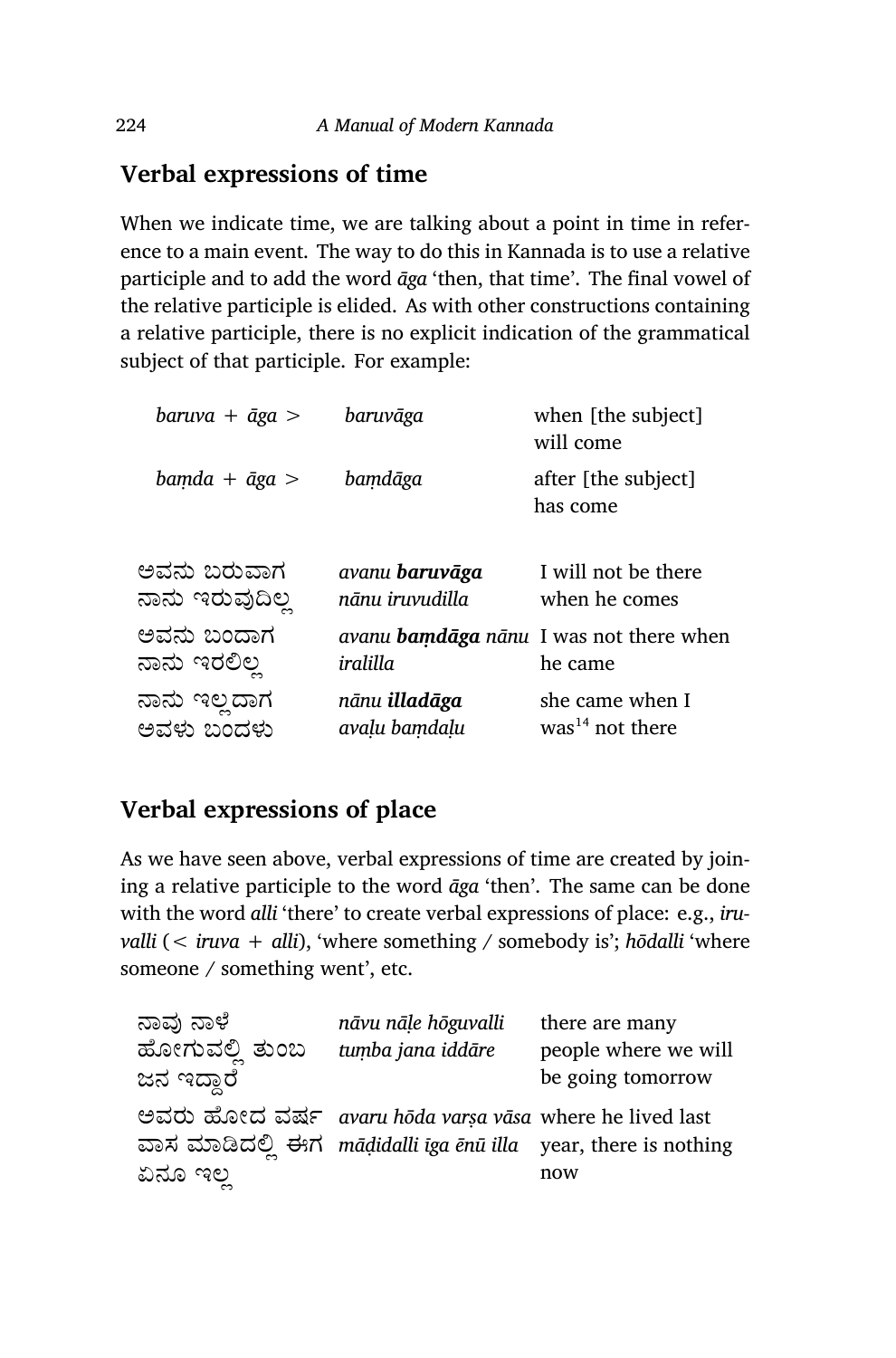| Lesson 18 | 225 |
|-----------|-----|
|           |     |

|         | ಆ ಬಸ್ಸು ನಿಂತಿರುವಲ್ಲಿ a bassu nimtiruvalli <sup>15</sup> let us turn to the |             |
|---------|----------------------------------------------------------------------------|-------------|
| ಬಲಕಡೆಗೆ | balakadege <sup>16</sup> hogona right where that bus                       |             |
| ಹೋಗೋಣ   |                                                                            | is standing |

Alternatively, such sentences could be constructed as *nāvu nāḷe hōguva jāgadalli tuṃba jana iddāre* 'there are many people at the place where we will be going tomorrow', etc.

In very literary usage, the combination of relative participle + *alli* may be used as an alternative for the conditional.

### **Exercise**

Read and translate the following sentences:

```
೧. ಶಿಕ್ಷಕರು ಅವರ ಕೆಲಸ ಸರಿಯಾಗಿ ಮಾಡಿದರೂ ಕೆಲವೊಮ್ಮೆ ಪಾಠವನ್ನು
ಸರಿಯಾಗಿ ಕಲಿಯಲಾಗುವುದಿಲ್ಲ.
```
೨. ನಾವು ಊಟಕ್ಕೆ ಬಂದಾಗ ಏನೂ ಉಳಿದಿರಲಿಲ್ಲ. $^{17}$ 

```
೩. ಅವರು ಆ ಕೆಲಸವನ್ನು ಮಾಡಿದಹಾಗೆ ನಾನು ಮಾಡುವುದಿಲ್ಲ.
```
- ೪. ಹಾಗೆ ನೋಡಿದರೆ ಇದು ನಿಜವಾಗಿ ಕಷ್ಟವಲ್ಲ.
- ೫. ಆ ಕಾರು ಬಲಕಡೆಗೆ ಹೋದಲ್ಲಿ ನನ್ನ ಮನೆ ಇದೆ.
- ೬. ನೀವು ಬರೆದರೆ ಅವರಿಗೆ ಬಹಳ ಸಂತೋಷವಾಗುತ್ತದೆ.
- ೭. ಜಾಸ್ತಿ ಕಾಫಿ ಕುಡಿದರೆ ನಿದ್ದೆ ಬರುವುದಿಲ್ಲ.
- ೮. ಜಾಸ್ತಿ ಕಾಫಿ ಕುಡಿದರೂ ನಾನು ಚೆನ್ನಾಗಿ ನಿದ್ದೆ ಮಾಡಿದೆ.

೯. ಮಾಡಬೇಕಾದ ಕೆಲಸ ಬೇಗ ಮುಗಿಸಿದರೆ ನಾವು ಸಿನಿಮಕ್ಕೆ ಹೋಗಬಹುದು. ೧೦. ನಿಮಗೆ ಬೇಕಾದರೆ ನೀವು ಹೋಗಬಹುದು; ನಾನು ಬರುವುದಿಲ್ಲ , ಏಕೆಂದರೆ ನನಗೆ ಬಹಳ ತಲೆನೋವು ಇದೆ.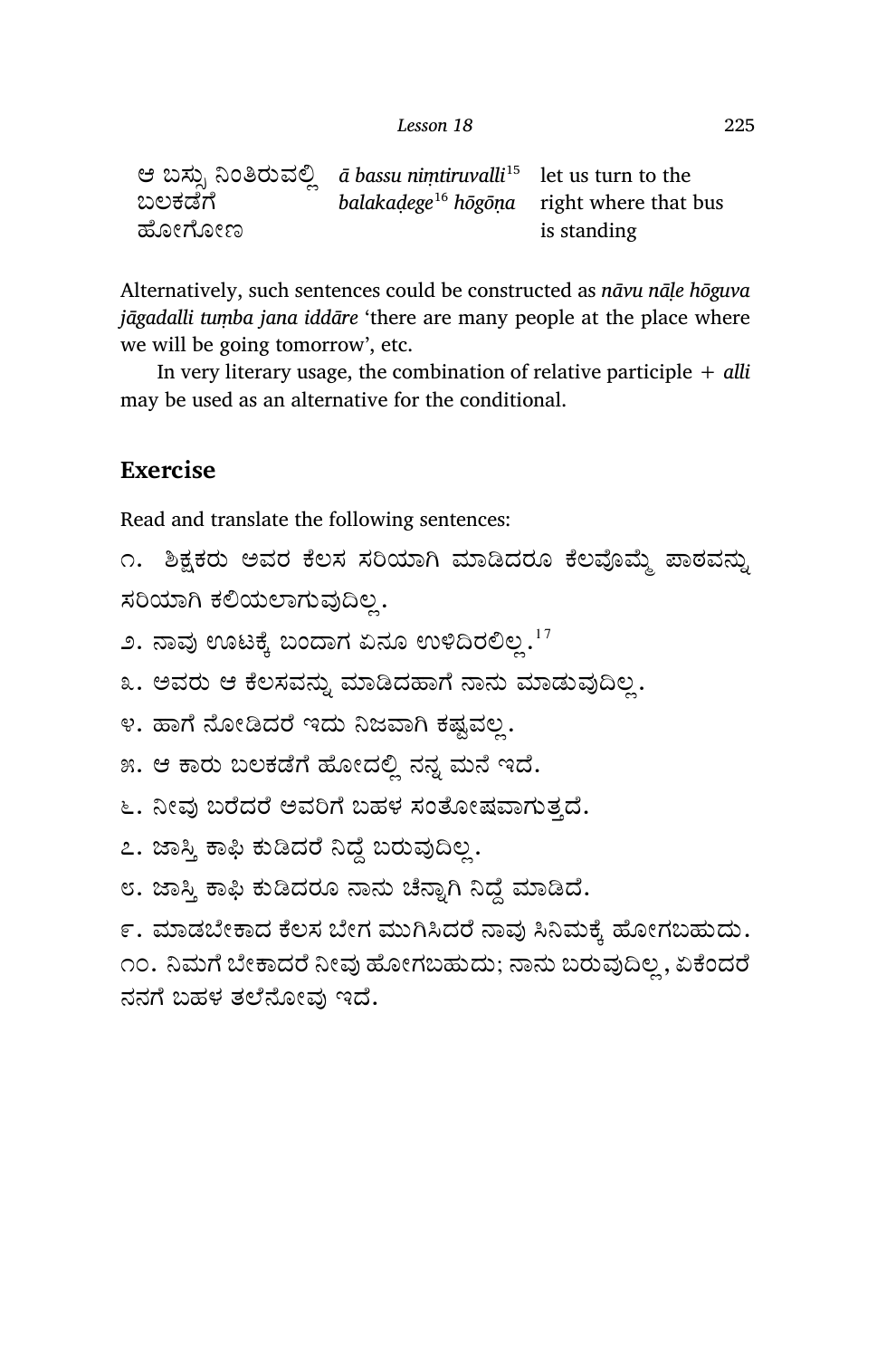### **Religions of Karnataka**



*Main entrance of the Maṃjunātha Temple, Dharmasthaḷa*

ಕರ್ನಾಟಕದ ಕರಾವಳಿಯಲ್ಲಿ, ದಕ್ಷಿಣ ಕನ್ನಡ ಜಿಲ್ಲೆ ಯಲ್ಲಿ, ಧರ್ಮಸ್ಥಳ ಎಂಬ ಮುಖ್ಯವಾದ ಕ್ಷೇತ್ರವಿದೆ. ಇಲ್ಲಿ ಕೆಲವು ದೇವಸ್ಥಾನಗಳಿವೆ, ಆದರೆ ಎಲ್ಲದಕ್ಕಿಂತ ದೊಡ್ಡದು ಮತ್ತು ಮುಖ್ಯವಾದುದು ಮಂಜುನಾಥಸ್ವಾಮಿಯದು. ಮಂಜುನಾಥ-ಸ್ವಾಮಿಯ ದರ್ಶನಕ್ಕೋಸ್ಕರ ದಿವಸಾ ಸಾವಿರಾರು ಜನರು ಇಡಿಯ ಕರ್ನಾಟಕ-ದಿಂದಲೂ ಕರ್ನಾಟಕದ ಹೊರಗಿನಿಂದಲೂ ಬರುತ್ತಾರೆ. ಊರಿನ ಹೆಸರು ಮೊದ-ಲು 'ಕುಡುಮ' ಎಂದಿತ್ತು. ಹದಿನಾರನೆಯ ಶತಮಾನದಲ್ಲಿ ವೈಷ್ಣವ ಯತಿಯಾದ ವಾದಿರಾಜಸ್ವಾಮಿ ಇಲ್ಲಿ ಬಂದು ಈಗಿನ ಹೆಸರನ್ನು ಊರಿಗೆ ಕೊಟ್ಟರು.

ಧರ್ಮಸ್ಥಳದಲ್ಲಿ ಭಾರತದೇಶದ ಧಾರ್ಮಿಕ ಸಹಿಷ್ಣುತೆ ಸ್ಪಷ್ಟವಾಗಿ ಕಾಣಿಸುತ್ತ-ದೆ. ಧರ್ಮಾಧಿಕಾರಿಗಳು<sup>18</sup> ಜೈನರು, ಪ್ರಧಾನ ಪುರೋಹಿತರು ಉಡುಪಿಯಿಂದ ಬಂದ ವೈಷ್ಣವರು, ಮಂಜುನಾಥಸ್ವಾಮಿ ಶಿವನ ಒಂದು ರೂಪ. ಬೇರೆ ಬೇರೆ ಧರ್ಮಗಳ ಅನುಯಾಯಿಗಳು ಭಕ್ತರಾಗಿ ಧರ್ಮಸ್ಥಳಕ್ಕೆ ಬರುತ್ತಾರೆ. ಕೆಲವು ಶತ-ಮಾನಗಳ ಹಿಂದೆ, ಈಗಿನ ಧರ್ಮಾಧಿಕಾರಿಗಳ ಪೂರ್ವಜರ ಹತ್ತಿರ ನಾಲ್ಕು ದೇವ-ತೆಗಳು ಬಂದು ಕ್ಷೇತ್ರದ ಮೇಲೆ ರಕ್ಷಣೆ ಇರುವುದಕ್ಕಾಗಿ ಎಲ್ಲ ಮಂದಿ ಯಾತ್ರಿಕ-ರಿಗೂ ಕ್ಷೇತ್ರದಲ್ಲಿ ಊಟ ಸಿಗಬೇಕೆಂದು ಹೇಳಿದರು. ಊಟ ಕೊಡುವ ಈ ರೂಢಿ ಇವತ್ತಿನ ವರೆಗೂ ಮುಂದುವರಿದಿದೆ. ನಮ್ಮ ಕಾಲದಲ್ಲಿ ಧರ್ಮಸ್ಥಳದಲ್ಲಿ ದಿವಸಾ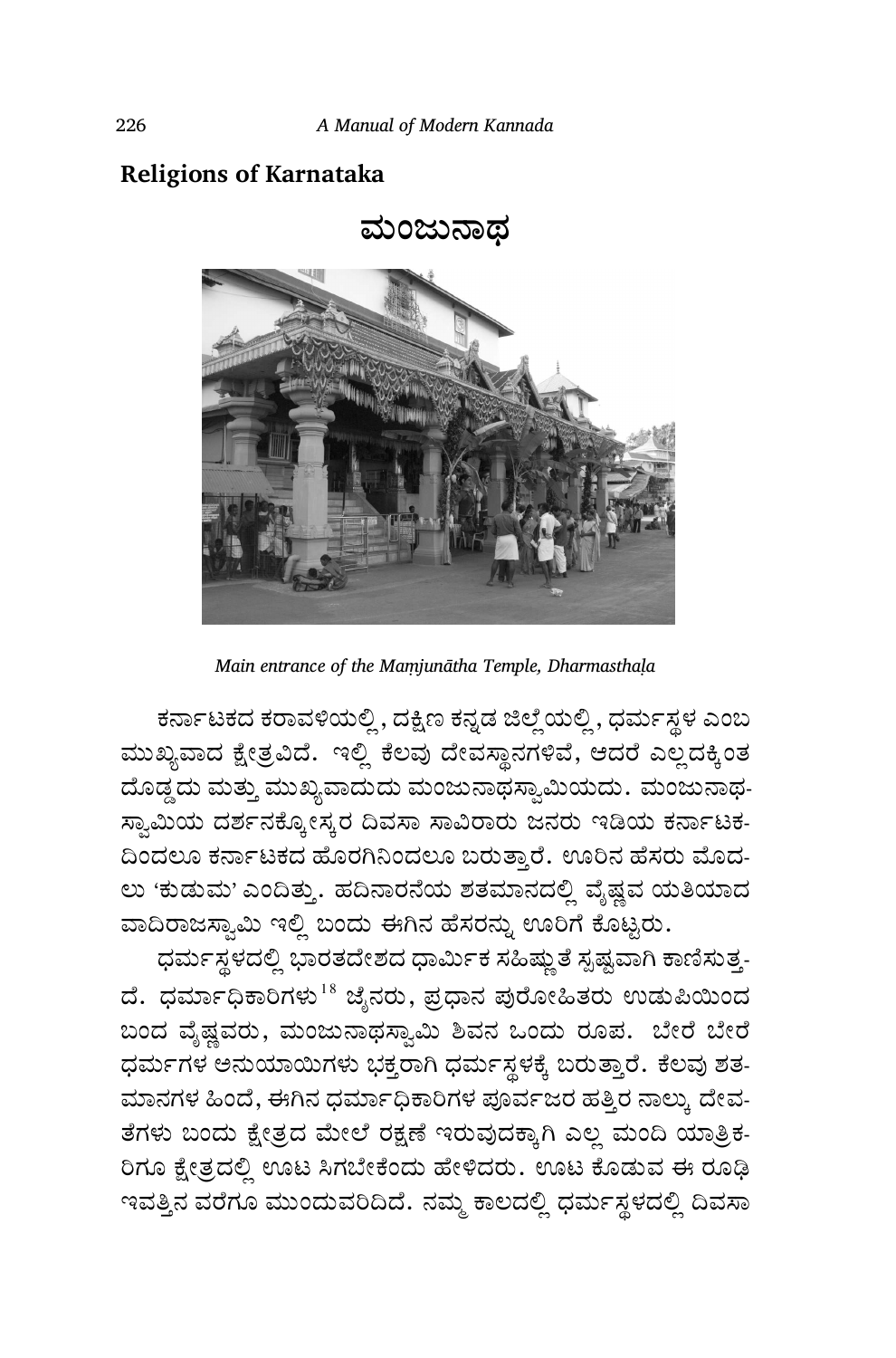ಸುಮಾರು ಹತ್ತು ಸಾವಿರ ಜನರಿಗೆ ಊಟ ಕೊಡಲಾಗುತ್ತದೆ, ಶಿವನ ದಿವಸವಾದ ಸೋಮವಾರಗಳಲ್ಲಿ ಈ ಸಂಖ್ಯೆ ಇಪ್ಪತ್ತೈದು ಸಾವಿರ ಆಗಬಹುದು.

ಮಂಜುನಾಥದೇವಸ್ಥಾನದಲ್ಲಿ ಮಂಜುನಾಥಸ್ವಾಮಿಯ ಲಿಂಗ ಮಾತ್ರವಲ್ಲ, ಬೇರೆ ದೇವತೆಗಳೂ ಇವೆ. ಊರಿನ ಬೇರೆ ಕಡೆಯಲ್ಲಿ ಸುಂದರವಾದ ಜೈನ ದೇವ-ಸ್ಥಾನವಿದೆ. ಬೇರೆ ಕಡೆ ಚಿಕ್ಕ ಗುಡ್ಡದಲ್ಲಿ ಶ್ರವಣಬೆಳಗೊಳದಲ್ಲಿನ ಹಾಗೆ ಬಾಹುಬ-ಲಿಸ್ವಾಮಿಯ ಮಹಾಮೂರ್ತಿ ಇದೆ. ದೊಡ್ಡ ಗ್ರಂಥಾಲಯವೂ ಸಂಗ್ರಹಾಲಯವೂ ಚಿಕಿತ್ಸಾಲಯವೂ ಇವೆ. ಅನೇಕ ಕಲಾತ್ಮಕ ಹಾಗೂ ಧಾರ್ಮಿಕ ಕಾರ್ಯಕ್ರಮಗಳು ಧರ್ಮಸ್ಥಳದಲ್ಲಿ ನಡೆಯುತ್ತವೆ, ಆದ್ದರಿಂದ ಇದು ಕರ್ನಾಟಕದ ಒಂದು ಮುಖ್ಯ-ವಾದ ಸಾಂಸ್ಥ್ರತಿಕ ಕೇಂದ್ರವಾಗಿದೆ.



*The Maṃjunātha Temple, Dharmasthaḷa, by evening*

# **Vocabulary**

| ಅನುಯಾಯಿ    | anuyāyi   | follower        |
|------------|-----------|-----------------|
| ಅನೇಕ       | anēka     | many            |
| ಆಗ         | āga       | then, that time |
| ಇಪ್ಪತ್ತೈದು | ippataidu | twenty-five     |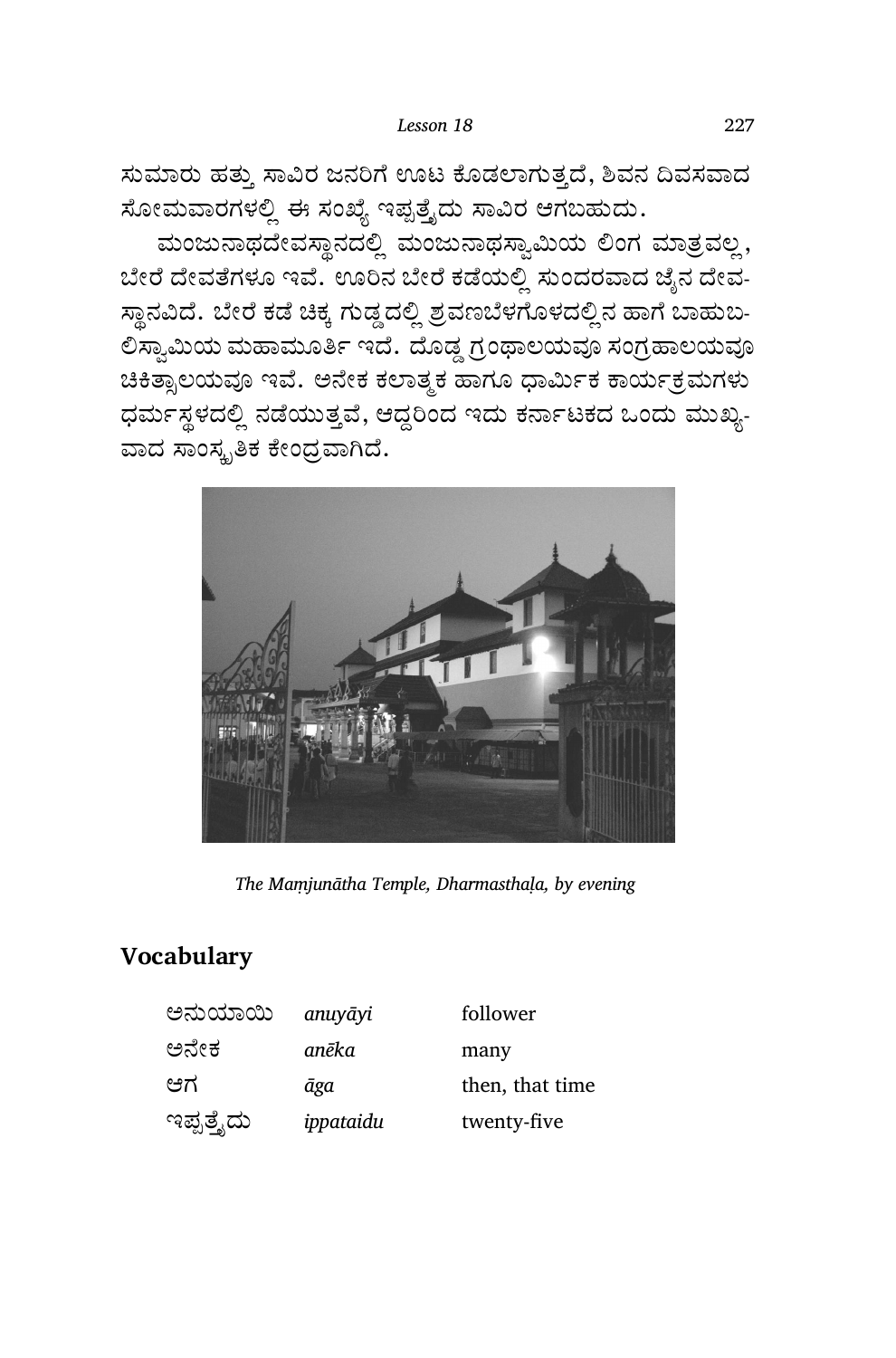### 228 *A Manual of Modern Kannada*

| ಇವತ್ತಿನ    | ivattina    | today's, of today     |
|------------|-------------|-----------------------|
| ಈಗಿನ       | igina       | of now, present       |
| ಉಳಿ        | uli         | to remain             |
| ಏಕೆಂದರೆ    | ēkemdare    | because               |
| ಒಮ್ಮೆ      | omme        | once                  |
| ಕರಾವಳಿ     | karāvaļi    | coast                 |
| ಕಲಾತ್ಮಕ    | kaḷatmaka   | artistic              |
| ಕಲಿ        | kali        | to learn              |
| ಕಾಣಿಸು     | kāņisu      | to appear, seem       |
| ಕಾಫಿ       | kāphi       | coffee                |
| ಕಾರು       | kāru        | car                   |
| ಕಾರ್ಯಕ್ರಮ  | kāryakrama  | program               |
| ಕುಡುಮ      | kuduma      | (placename)           |
| ಕೆಲವೊಮ್ಮೆ  | kelavomme   | sometimes             |
| ಕೇಂದ್ರ     | kēmdra      | centre                |
| ಗುಡ್ಡ      | guḍḍa       | hill, hillock         |
| ಗ್ರಂಥಾಲಯ   | gramthālaya | library               |
| ಚಳಿ        | cali        | cold                  |
| ಚಿಕಿತ್ಸಾಲಯ | cikitsālaya | clinic                |
| ಜಾಸ್ತಿ     | jāsti       | too much, excessively |
| ಜಿಲ್ಲೆ     | jille       | district              |
| ಜೊತೆಗೆ     | jotege      | together with         |
| ತಂದೆ       | tamde       | father                |
| ತಕ್ಷಣ      | taksana     | immediately           |
| ತಲೆ        | tale        | head                  |
| ತಲೆನೋವು    | talenōvu    | headache              |
| ದಿವಸಾ      | divasā      | daily (adverb)        |
| ದೇವತೆ      | dēvate      | divinity              |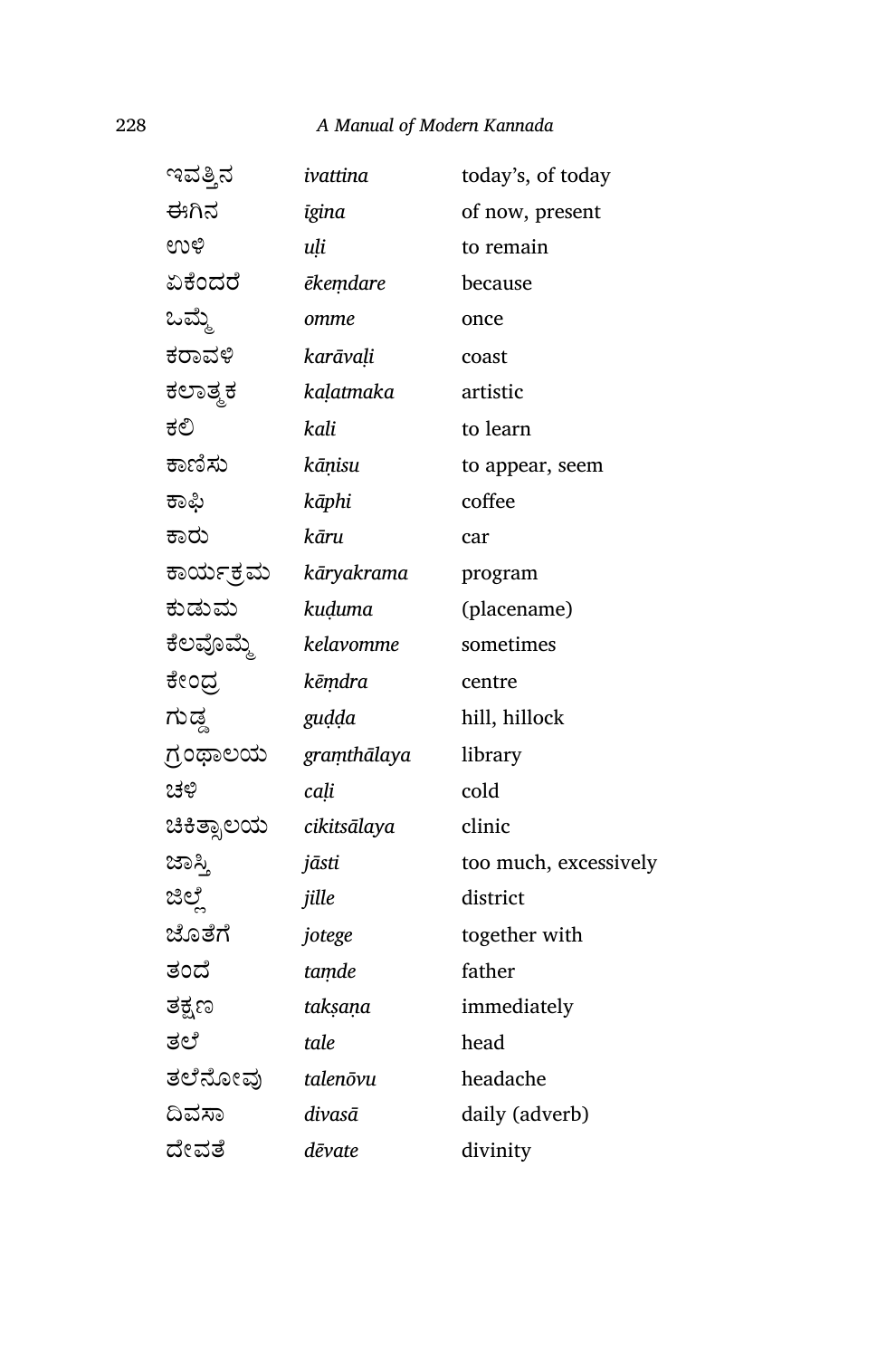#### *Lesson 18* 229

| ಧರ್ಮಸ್ಥಳ        | Dharmasthala              | (placename)                       |
|-----------------|---------------------------|-----------------------------------|
|                 | ಧರ್ಮಾಧಿಕಾರಿ dharmādhikāri | (religious title and<br>function) |
| ಧಾರ್ಮಿಕ         | dhārmika                  | religious                         |
| ನಿಜ             | nija                      | real, true                        |
| ನಿದ್ದೆ / ನಿದ್ರೆ | nidde / nidre             | sleep                             |
| ನೆಂಟ            | nemța                     | (blood-) relative                 |
| ನೋವು            | nōvu                      | pain                              |
| ಪಂಡಿತ           | pamdita                   | scholar                           |
| ಪೂರ್ವಜ          | pūrvaja                   | ancestor                          |
| ಪ್ರಧಾನ          | pradhāna                  | main, chief                       |
| ಪ್ರಾಣ           | prāņa                     | life, life force                  |
| ಬಲಕಡೆ           | balakade                  | right (side)                      |
| ಬಹಳ             | bahala                    | much, very                        |
| ಬೆಂಡೆಕಾಯಿ       | bemdekāyi                 | okra, 'ladies' fingers'           |
| ಮಂಜುನಾಥ         | Mamjunātha                | (name)                            |
| ಮಹಾಮೂರ್ತಿ       | mahāmūrti                 | great image                       |
| ಮಾತ್ರ           | mātra                     | only                              |
| ಮುಂಚಿತವಾಗಿ      | mumcitavāgi               | beforehand, earlier               |
| ಮುಂದುವರಿ        | mumduvari                 | to continue                       |
| ಮುಗಿ            | mugi                      | to end (intr.)                    |
| ಮುಗಿಸು          | mugisu                    | to end, finish (trans.)           |
| ಯತಿ             | yati                      | wandering ascetic                 |
| ಯಾತ್ರಿಕ         | yātrika                   | pilgrim                           |
| ರಕ್ಷಣೆ          | rakṣaṇe                   | protection                        |
| ರೂಢಿ            | rūḍhi                     | custom, usage                     |
| ರೂಪ             | rūpa                      | form, shape                       |
| ಲಾಭ             | lābha                     | profit, advantage                 |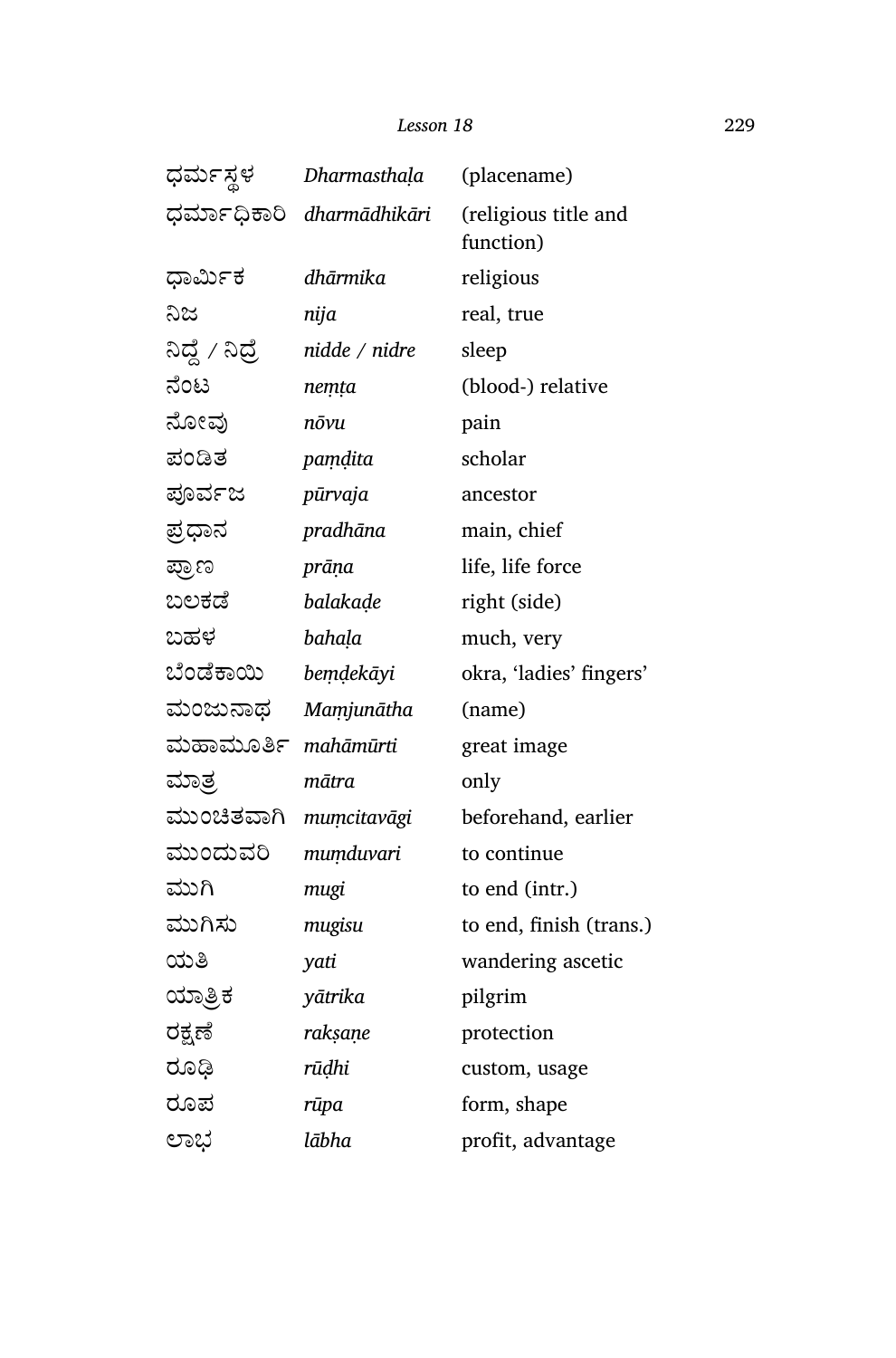### 230 *A Manual of Modern Kannada*

| ಲಿಂಗ       | limga        | 'sign', a particular<br>depiction of Śiva |
|------------|--------------|-------------------------------------------|
| ವರೆಗೂ      | varegū       | until                                     |
| ವರ್ಷ       | varşa        | year                                      |
| ವಾದಿರಾಜ    | Vādirāja     | (name)                                    |
| ವಾಸ        | vāsa         | dwelling, living                          |
| ಶತಮಾನ      | śatamāna     | century (100 years)                       |
| ಶಿಕ್ಷಕ     | śiksaka      | teacher                                   |
| ಸಂಖ್ಯೆ     | samkhye      | number                                    |
| ಸಂಗ್ರಹಾಲಯ  | saṃgrahālaya | museum                                    |
| ಸಂತೋಷ      | samtōṣa      | joy                                       |
| ಸಹಿಷ್ಣುತೆ  | sahisnute    | tolerance                                 |
| ಸಾಂಸ್ಕೃತಿಕ | sāṃskṛtika   | cultural                                  |
| ಸಾವಿರ      | sāvira       | thousand                                  |
| ಸಾವಿರಾರು   | sāvirāru     | thousands                                 |
| ಸಿನಿಮ      | sinima       | movie theatre                             |
| ಸುಮಾರು     | sumāru       | approximately                             |
| ಸೋಮವಾರ     | sōmavāra     | Monday                                    |
| ಸ್ಪಷ್ಟ     | spaṣṭa       | clear                                     |
| ಹದಿನಾರನೆಯ  | hadināraneya | sixteenth                                 |
| ಹಾಗಾದರೆ    | hāgādare     | in that case, if that is so               |
| ಹಾಗೂ       | hāgū         | and, also                                 |
| ಹುಷಾರು     | huşāru       | health                                    |
|            |              |                                           |

### *Notes*

 $^{\rm 1}$  This form of the infinitive in *-al*, which remains also in combination with the following *p,* shows that this construction is rather archaic.

 $2$  It is so rarely used that I once heard a professional linguist in a seminar, who was a native speaker of Kannada, assume that it is a late imitation of